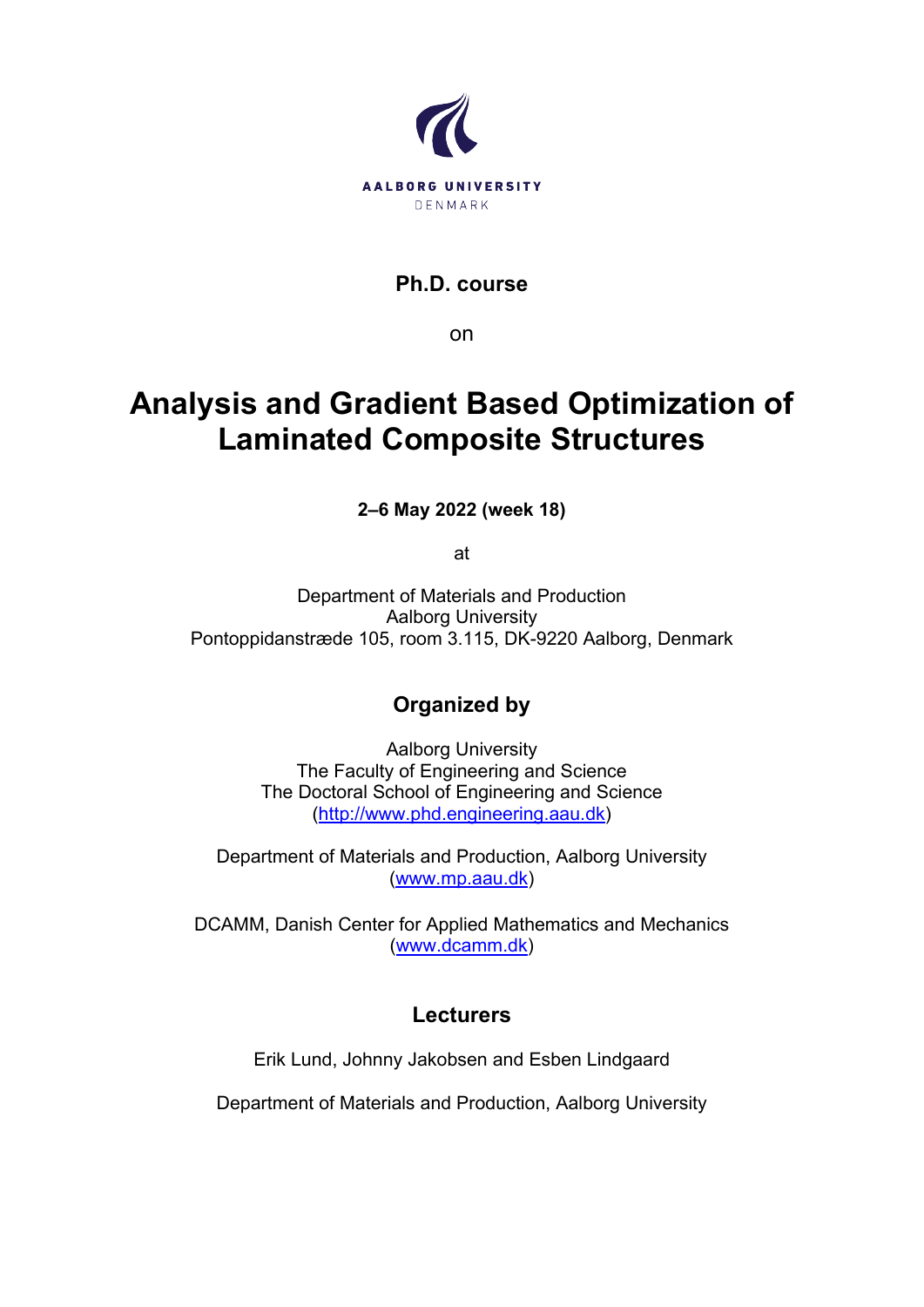# **Course Content**

#### Background and motivation:

Polymeric resin fibre reinforced materials (FRP´s or composite materials) are being used increasingly for structural applications where properties such as high strength, high stiffness and low weight are determining design parameters. The driving force behind the development and application of these materials has been the demands posed by the aerospace industry, but the use of advanced composite materials is expanding rapidly to other industrial sectors as well. Pertinent examples of this include applications for ship structures, automotive and train applications, wind turbine blades and civil engineering applications including bridge structures.

#### Objectives and contents:

The purpose of the course is to present the participants with a general overview and an introduction to recent advances and modern techniques for analysis and gradient based design optimization of advanced laminated composite structures. The following topics will be treated:

- Laminae and laminates: fiber and resin materials, modelling of the laminae, classical lamination theory (CLT), shear-deformation plate theories
- Fracture and failure of composite materials including fatigue focus on failure criteria and their use
- Finite element analysis of laminated composite structures with focus on shell and solid shell formulations
- Introduction to basic concepts of gradient based structural optimization
- Parameterization choices for laminated composites (continuous fiber angles and thicknesses, lamination parameters, Discrete Material Optimization (DMO), Discrete Material and Thickness Optimization (DMTO), etc.)
- Efficient methods of Design Sensitivity Analysis for gradient based structural optimization
- Inclusion of manufacturing constraints
- Gradient based design optimization of laminated composite structures for linear and nonlinear problems including buckling problems

#### **Course Language**

The course will be given in English.

## **Teaching Material**

Lecture notes in electronic and printed form will be made available for registered course attendees.

Furthermore, a Matlab skeleton script for analysis and design optimization of laminated composite plates using isoparametric finite elements is provided as basis for part of the assignments.

The first part of the course is to some extent covered by the text book R. M. Jones: *Mechanics of Composite Materials,* Taylor & Francis, London, 1998, 519 pp., ISBN 156032712X.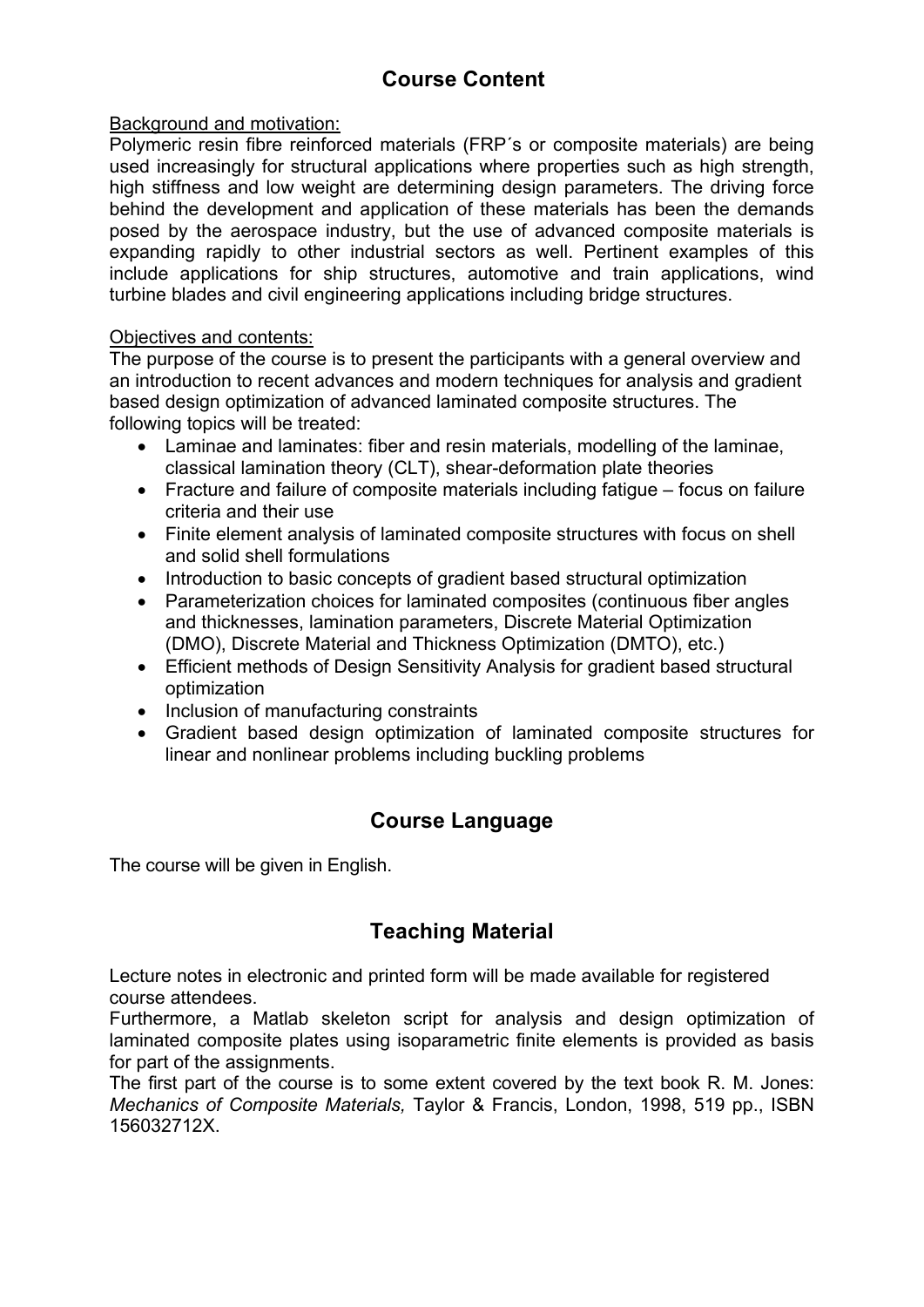## **Course Format and Work Load**

The course will consist of a condensed session comprised of 5 full days of lectures, work on assignments, and discussions at AAU. After the course session the course participants (PhD students) are expected to solve and submit homework assignments. Diplomas will be issued on the basis of course participation and evaluation of homework assignments, and entitle Ph.D. students to 5 ECTS, corresponding to 140 hours of work load.

## **Preliminary Course Schedule**

The course starts May 2 at 9:00 and ends May 6 at 16:00. Friday afternoon will be allocated to course assignments, i.e. the lecture sessions end Friday at lunch time.

#### **Participants**

Participants are expected to have a basic knowledge in mechanics of solids corresponding to undergraduate level (Mechanical, Aero, Civil or Ship/Maritime engineering). The course is aimed specifically at Ph.D. students, but the course is also recommended for industrial engineers and engineering scientists. University staff and final year M.Sc. students are welcome as well. University staff, M.Sc. students and participants from industry may be exempted from the homework assignments and the course evaluation/examination. Course assignments are based on Matlab scripts, and it is expected that participants have Matlab installed. The public domain code Octave can also be used

[\(https://www.gnu.org/software/octave/index.html\)](https://www.gnu.org/software/octave/index.html).

## **Earlier Events**

The course has been held biannually since 2004 as "Analysis and Design Optimisation of Laminated Composite Structures". However, in 2016 the course was revised and changed to the current title such that more focus is put on gradient based methods for the design optimization part.

#### **Accommodation - Hotels**

Aalborg offers a variety of accommodations, however, it is strongly advised to book hotel in time for low cost accommodation. An overview over the city and the accommodations can be found at [http://www.visitaalborg.com.](http://www.visitaalborg.com/) The organizers will recommend one hotel that is conveniently located and with low prices:

**Cabinn Hotel Aalborg (**<https://www.cabinn.com/hoteller-danmark/cabinn-aalborg/>**)** 

Fiordgade 20, DK-9000 Aalborg

Hotel CABINN Aalborg is the newest hotel in the city and opened in October 2009. The hotel is located in the centre of Aalborg. Prices from DKK 499.

Even cheaper accomodation is possible at the Aalborg Hostel, see <http://uk.danhostelaalborg.dk/>